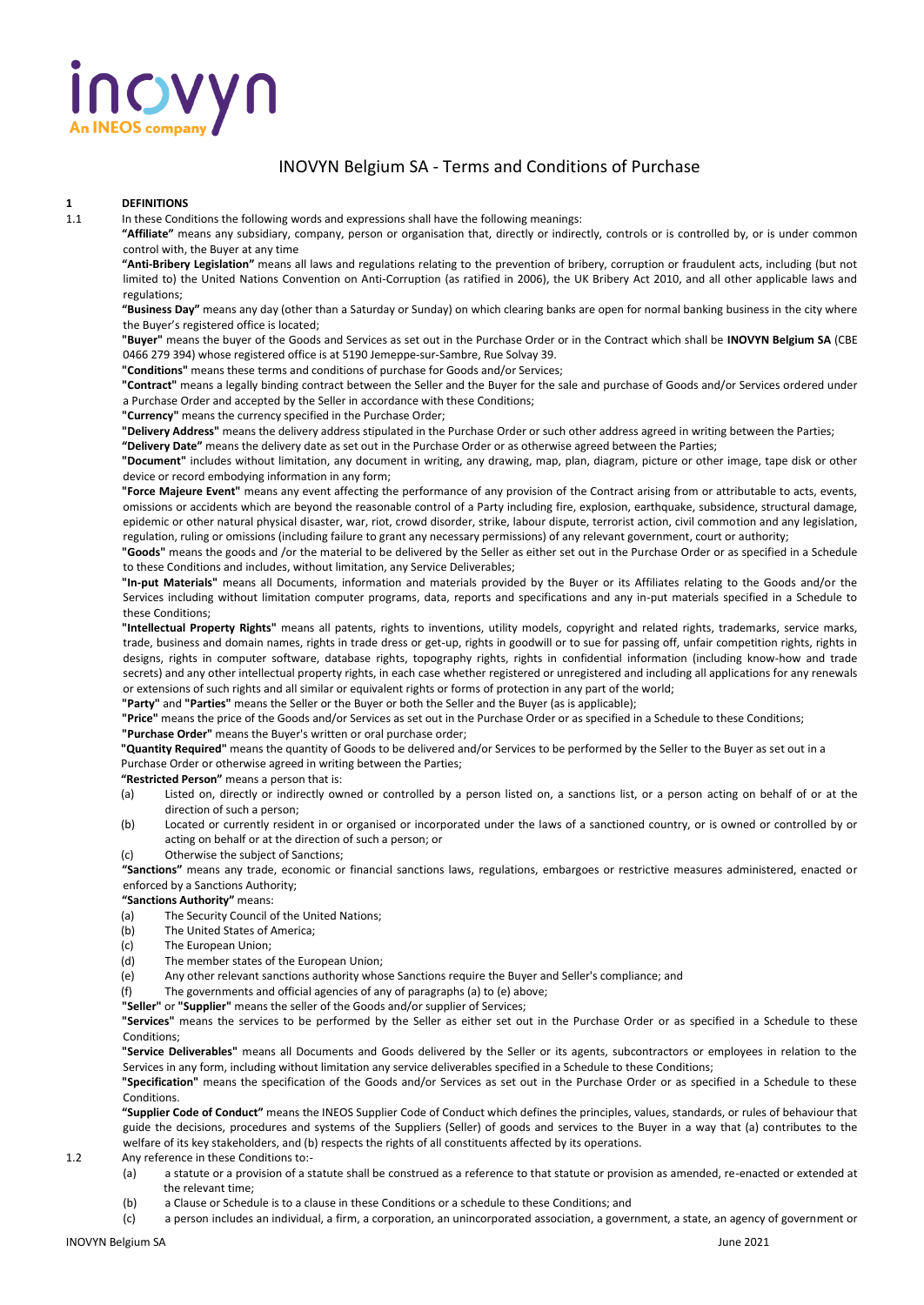# novyn

- state, and an association, partnership and joint venture (whether or not having a separate legal personality).
- 1.3 The headings in these Conditions are for convenience only and shall not affect their interpretation.<br>1.4 Where the context dictates, the singular shall include the plural and vice versa and any gender inclu
	- 1.4 Where the context dictates, the singular shall include the plural and vice versa and any gender includes the other gender.
- 1.5 In the event of any inconsistency or conflict between the terms of these Conditions, the Purchase Order and the Schedules the following order of precedence shall apply:
	- (i) the Purchase Order;
	- (ii) the Schedules;
	- (iii) these Conditions.

## **2 BASIS OF PURCHASE**

- 2.1 Each Purchase Order constitutes a separate offer by the Buyer to purchase the Goods and/or Services subject to these Conditions and the Contract.
- 2.2 Provided the Buyer has not previously withdrawn the Purchase Order (which it may do at any time prior to acceptance, by written or oral notice to the Seller), the Purchase Order shall be deemed to be accepted on the occurrence of the earlier of:
	- (a) the issue by the Seller of an acknowledgement of the Purchase Order;
	- (b) notification by the Seller that the Goods are ready for delivery and/or Services are ready to be performed; or
	- (c) delivery of the Goods (or any part of the Goods) and/or performance of the Services (or any part of the Services);
	- and such occurrence shall create a Contract.
- 2.3 These Conditions shall apply to the Contract to the exclusion of all other terms and conditions including, but without limitation, any under which a quotation or invoice for the Goods and/or Services has been given to the Buyer or subject to which a Purchase Order has been accepted or purported to be accepted by the Seller.
- 2.4 The Purchase Order will automatically lapse unless unconditionally accepted by the Seller in writing within 30 days of its date. Should the Seller purport to accept the Buyer's Purchase Order after 30 days of its date, the Seller shall be deemed to be offering to sell the Goods and/or Services on the terms of these Conditions and any acceptance by the Buyer of the Seller's offer shall be subject to the terms of these Conditions.
- 2.5 Subject to clauses 2.6 and 2.8, no variation to the Purchase Order or these Conditions shall be binding unless agreed in writing between the authorised representatives of the Parties.
- 2.6 In the event of any queries, inaccuracies, typographical, clerical or other error or omission in the Purchase Order, the Buyer shall contact the Seller and such document shall be subject to correction without any liability on the part of the Buyer.
- 2.7 Any Purchase Order which has been accepted by the Seller pursuant to clause 2.2 may only be cancelled, postponed or varied by the Seller with the prior written consent of the Buyer.
- 2.8 The Buyer may at any time prior to delivery of all or part of the Goods and/or performance of all or part of the Services cancel or amend a Purchase Order by written notice to the Seller. If any change made by Buyer affects the delivery schedule or the purchase price, Seller shall notify Buyer in writing within ten (10) working days of Seller's receipt of the respective change, in absence whereof Seller's rights to adjustments to the delivery schedule and the purchase price shall be deemed to have been waived by Seller. If the Buyer cancels or amends a Purchase Order its total liability to the Seller shall be limited to payment to the Seller of all costs reasonably incurred by the Seller in fulfilling the Purchase Order up until the date of receipt of the written notice of cancellation or amendment, provided that such total liability shall not exceed an amount equal to the value of the Purchase Order. The Seller shall promptly provide to the Buyer written evidence of costs incurred or likely to be incurred as a result of receipt of a written notice of cancellation or amendment as reasonably requested by the Buyer.

## **3 SPECIFICATIONS, QUALITY, WARRANTIES AND REPRESENTATIONS**

- 3.1 The Seller shall at all times provide the Goods and/or Services in accordance with, and shall comply with, the terms of the Schedules to these Conditions. The Buyer shall at all times comply with the terms of the Schedules to these Conditions.
- 3.2 The Buyer is relying on the skill and judgment of the Seller in relation to the Goods and/or Services and without prejudice to any other terms set out in these Conditions, including but not limited to any terms implied by statute in favour of a buyer, the Seller represents, warrants and undertakes to the Buyer that the Goods and/or certificates and Document and/or Services shall:-
	- (a) comply with the Specification;
	- (b) be new, unless expressly agreed in writing by the Buyer, and shall be of the best quality and fit for the purpose expressly or impliedly made known to the Seller;
	- (c) be free from defects in design, materials and workmanship and shall conform and comply in every way with the Purchase Order, and any specifications, samples and any other descriptions or instructions issued by the Buyer (including without limitation the Specification);
	- (d) be made from high quality materials and by properly qualified skilled and experienced persons;
	- (e) be designed and manufactured so as to be safe and without risk to health or property when properly used;
	- (f) include all necessary information about the use of the Goods and/or Services and all instructions and warnings relating to the Goods and/or Services as may be necessary for the safe use of the Goods and/or Services and for the Buyer to comply with its obligations under all applicable health and safety legislation and regulations;
	- (g) comply with all relevant laws, regulations, orders, rules and codes of practice from time to time in force and obtain and maintain all necessary licences, authorisations and consents required to provide the Goods and/or Services;
	- (h) be marked in accordance with the Buyer's instructions and any applicable regulations or requirements of the transport carrier, and also be properly loaded, secured, stowed and carried so as to reach their destination in a safe, uncontaminated and undamaged condition;
	- (i) not infringe any Intellectual Property Rights of any third party.
- 3.3 The Seller also represents, warrants and undertakes that:
	- (a) it has all the necessary competence to supply the Goods and/or Services in accordance with the Purchase Order;
	- (b) it is fully aware of the intended use of the Goods and/or Services by Buyer. Seller shall have the option to request information about the(se) intended use(s);
	- (c) it shall comply with all applicable regulations and other legal requirements concerning the manufacture, packaging and delivery of the Goods, the performance of the Services and the creation of the Service Deliverables;
	- (d) it has full title to the Goods and that the Goods shall be transferred to the Buyer with full title guarantee, free of all charges, licences, liens, mortgages and encumbrances; and
	- (e) the Services shall be performed with reasonable care and skill and in accordance with generally recognised commercial practices and standards in the industry for similar services.
- 3.4 Without prejudice to any other express or implied right or remedy which the Buyer may have, if any of the Goods and/or Services are not supplied strictly in accordance with the Contract (including without limitation the Specification), the Buyer shall be entitled to avail itself of any one or more of the following remedies: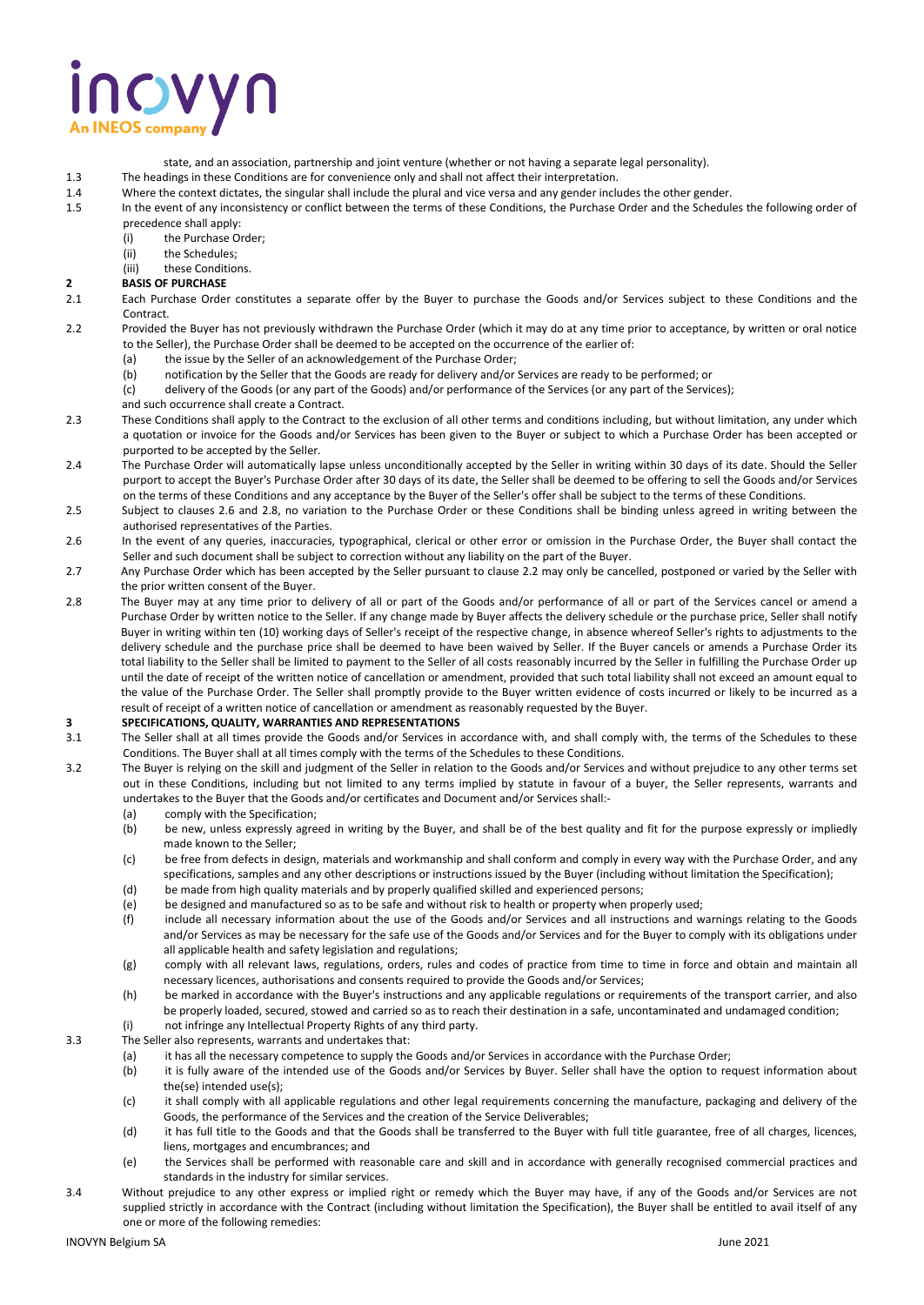## NOVYN

- (a) to cancel the Contract (in whole or in part) but without liability of the Buyer to the Seller;
- (b) to reject the Goods and/or Services (in whole or in part) and return the Goods to the Seller at the risk and cost of the Seller on the basis that if the Price has already been paid by the Buyer, a full refund of the Price of any Goods and/or Services so rejected shall be paid immediately by the Seller;
- (c) to refuse to accept any further deliveries of the Goods and performance of the Services but without liability of the Buyer to the Seller;
- (d) to require the Seller to carry out at the Seller's expense any work necessary to make the Goods and/or Services comply with the Contract;
- (e) to carry out itself or through others at the Seller's expense any work necessary to make the Goods and/or Services comply with the Contract;
- (f) to require the Seller to supply replacement Goods or re-perform the Services without delay in accordance with the Contract.

## 3.5 Period of Guarantee

The period of the Seller's guarantees is specified in the Purchase Order. Unless stated otherwise in the Purchase Order the warranty period shall be twenty-four (24) months after the Delivery Date or from the date of receipt of the Services by Buyer.

In the event of remedies as indicated above in clause 3.4, the Seller shall bear all costs of making good the breach or defect. Such costs shall include, but are not limited to, the costs of re-engineering, procurement, transport of materials and the cost for "making good" of the Goods at the premises or elsewhere including the supply of replacement parts and the supervision thereof, re-testing and all re-commissioning costs. Any Goods and/or Services so rectified or replaced or corrected will benefit from a new guarantee period, starting from the date of rectification or replacement or the receipt of the corrected Services under the same conditions indicated above.

#### 3.6 Performance Guarantee(s)

Performance guarantees shall be demonstrated in accordance with the terms and conditions of the Purchase Order. Seller guarantees that the performances of the supplied Goods and/or Services are fully in accordance with the process and technical requirements and data sheets which are part of the Purchase Order, with applicable health, safety and environment regulations and with specifications laid down by usage and industry best practices.

- 3.7 The Buyer and/or the Buyer's employees, agents and representatives shall be permitted to inspect and test the Goods at any time prior to delivery (including without limitation during manufacture, processing, storage, loading and unloading, whether at the premises of the Seller or any third party) and the Seller shall provide the Buyer with all facilities reasonably required for such inspection and testing.
- 3.8 Without prejudice to its other rights and remedies the Buyer may have whether in law or otherwise, if as a result of inspection or testing pursuant to clause 3.7 the Buyer is not satisfied that the Goods will comply in all respects with the Contract, the Buyer shall be entitled to any one or more of the remedies described within clause 3.4.

## **4 DELIVERY OF GOODS AND PERFORMANCE OF SERVICES**<br>4.1 Save as otherwise provided in a Schedule, the Seller sh

- Save as otherwise provided in a Schedule, the Seller shall deliver the Goods to the Buyer and/or perform the Services in accordance with the Delivery Date and if no date is agreed Delivery of the Goods and/or performance of the Services will take place within 7 days of the date of the Purchase Order, unless otherwise agreed in writing between the Seller and the Buyer.
- 4.2 Delivery of Goods shall be deemed to be made on the earliest occurrence of:
	- (a) delivery of the Goods by the Seller or by a third party carrier engaged by the Seller to the Buyer at the Delivery Address; or
	- (b) collection of the Goods by the Buyer or a third party carrier engaged by the Buyer from the Seller.
- 4.3 The Seller shall supply the Buyer in good time with any instructions or other information required to enable the Buyer to accept delivery of the Goods and/or receive the Services.
- 4.4 Goods supplied by Seller shall be suitably packed and protected against corrosion and any damage during transportation to and storage at point of storage or delivery provided in the Purchase Order.
	- Seller shall strictly comply with any specific packing requirement specified in the Purchase Order.

Detailed storage and handling instructions shall be given by Seller in due time and at latest with the general documentation to be supplied by Seller before shipment. A copy of these instructions shall accompany the Goods. Seller shall deliver the Goods to the specified point of delivery and shall be responsible for all aspects of handling and transportation to the specified point of delivery, unless otherwise provided in the Purchase Order.

4.5 The Parties hereto recognise that on-time deliveries are very important for Buyer in managing its operation.

## **5 PRICES AND PAYMENT**

- 5.1 The Price is:
	- (a) exclusive of all applicable value added tax (which shall be payable by the Buyer subject to receipt of a valid VAT invoice); and
	- (b) inclusive of all charges for shipping, carriage, insurance and delivery of the Goods and/or Services and any duties, imposts or levies other than value added tax;
	- unless otherwise agreed in writing between the Parties;
- 5.2 Unless otherwise agreed in writing between the Parties, the Seller shall be entitled to invoice the Buyer on or at any time after delivery of the Goods and/or completion of the Services but not before delivery of the Goods and/or completion of the Services, and each invoice shall quote the number of the Purchase Order and any applicable value added tax.
- 5.3 Unless otherwise agreed in writing between the Parties and to the extent that is permitted by the law, the Buyer shall pay the Price in the Currency 63 days from end of month of invoice or, if later, after acceptance of the Goods by the Buyer.
- 5.4 Payment shall be effected as agreed in writing between the Parties.<br>5.5 The Buver shall be entitled to offset against its claims and/or withher
- The Buyer shall be entitled to offset against its claims and/or withhold payment if the Goods and/or Services do not comply with the Specification or otherwise fail to conform with this Contract subject to notifying the Seller without undue delay of any non-conformity upon the Buyer's knowledge.
- 5.6 No increase in the Price may be made (whether on account of increased material, labour or transport costs, fluctuation in rates of exchange or otherwise) without the prior written consent of the Buyer.

#### **6 RISK AND PROPERTY**

- 6.1 Until delivery of the Goods to the Buyer in accordance with clause 4.2, the Goods shall be at the risk of the Seller.
- 6.2 The title in the Goods shall pass to the Buyer upon delivery in accordance with clause 4.2, unless total or partial payment for the Goods is made prior to delivery, in which event title shall pass to the Buyer once such payment has been made. In the event that total or partial payment is made prior to delivery of the Goods, the Seller must appropriate the Goods to this Contract immediately upon such payment.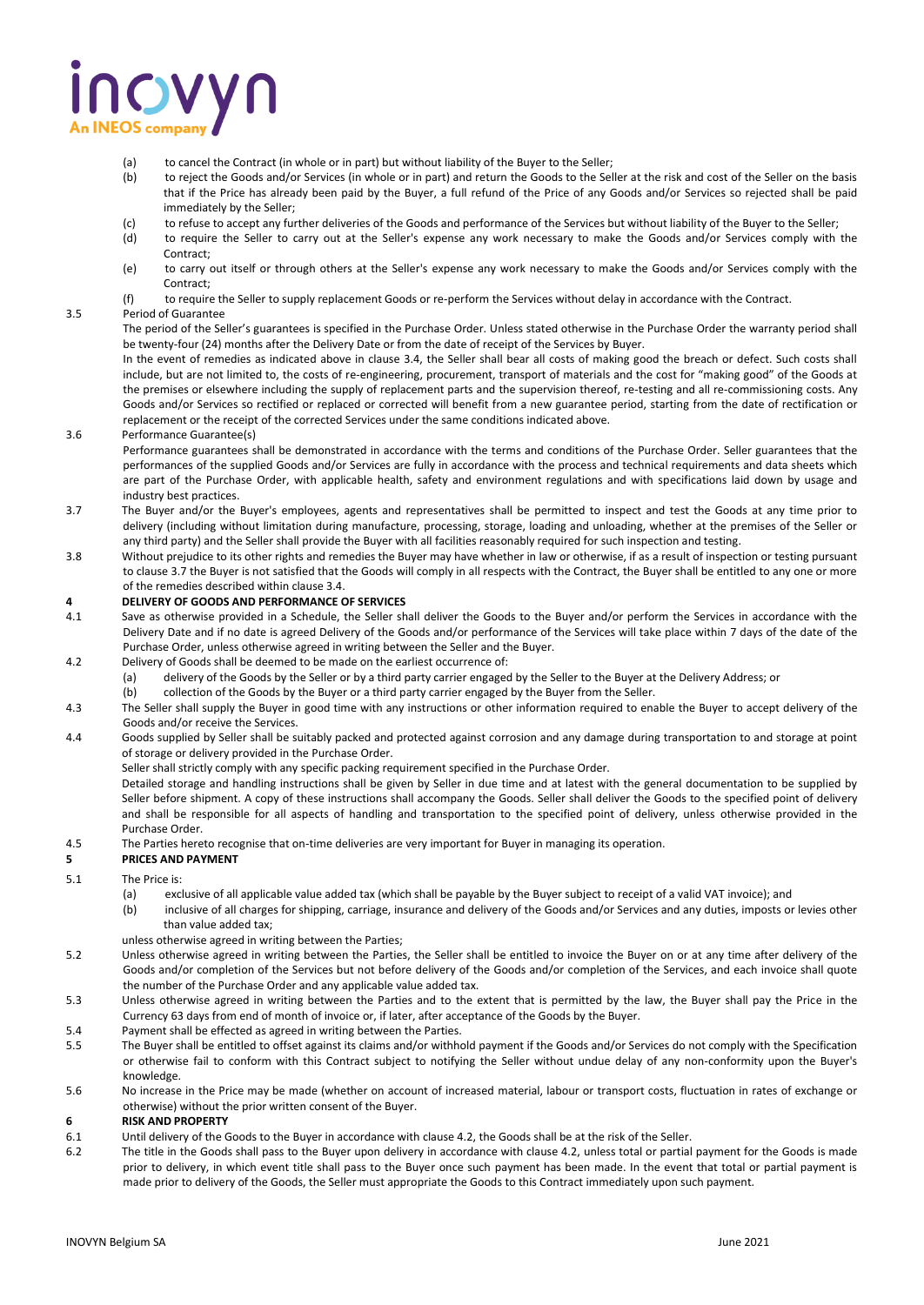## novyn **An INEOS compa**

## **7 FORCE MAJEURE**<br> **7.1 Neither Party shap**

- Neither Party shall be liable to the other or be deemed to be in breach of the Contract by reason of any delay in performing, or any failure to perform, any of its obligations in relation to a Contract or these Conditions if the delay or failure is due to a Force Majeure Event.
- 7.2 If the Seller is or anticipates that it will be prevented or hindered from delivering the Goods or performing and/or completing the Services by the Delivery Date due to a Force Majeure Event, then the Seller shall notify the Buyer immediately and the Buyer shall be entitled to cancel or suspend the Contract without liability if it reasonably believes that delivery of the Goods and/or performance of the Services shall not be completed within 7 days of the due Delivery Date with immediate effect by giving notice in writing to the Seller.
- 7.3 In the event of suspension pursuant to Clause 7.2, the Buyer shall be relieved of its obligations for the period of such suspension including but not limited to the payment of any part of the Price due during the period of suspension.
- 7.4 In the event of cancellation or suspension of the Contract pursuant to Clause 7.2, the Seller shall repay to the Buyer that part of the Price paid (if any) in respect of any period or periods affected by such cancellation or suspension apportioned on a basis which shall be fairly and reasonably attributable to such cancellation or suspension.

## **8 DEFAULT AND TERMINATION OF THE CONTRACT**

- 8.1 Either Party shall be entitled to terminate the Contract immediately upon the occurrence of any of the following:
	- (a) the other Party being in material breach of any term of these Conditions or the Contract and such breach not being capable of remedy;
	- (b) the other Party being in material breach of any term of these Conditions or the Contract and failing to remedy such breach within 28 days of receipt of written notice specifying the breach and requiring it to be remedied;
	- (c) the other Party (being an individual or firm) becomes bankrupt or goes into sequestration, or (being a partnership) is wound up by the court or becomes bankrupt or goes into partnership administration or sequestration, or (being a body corporate) is wound up by the court or is voluntarily wound up by reason of its inability to pay its debts or an administrator or receiver is appointed of any part or all of its income or assets and in any case if the other Party enters into any informal or voluntary arrangement (whether or not in accordance with the Insolvency Act 1986) with or for the benefit of the general body of creditors of the individual, the partnership or the body corporate, or the other Party ceases or threatens to cease, to carry on business; or
	- (d) the other Party suffering the equivalent or any similar or analogous event in (c) (above) in any jurisdiction.
- 8.2 Without prejudice to any of its other rights or remedies, the Buyer shall have the right to terminate the Contract immediately without any liability of the Buyer to the Seller:
	- (a) if the Seller fails to deliver the Goods and/or complete performance of the Services on the Delivery Date and such failure is not remedied by delivery and/or performance (as appropriate) within 7 days of receipt of a written notice specifying the non-delivery and/or nonperformance and requiring the Goods to be delivered and/or the Services to be performed; or
	- (b) if the Goods and/or the Services do not comply with the Contract; or
	- (c) if, in the Buyer's reasonable opinion, the Seller's or its sub-contractors' safety performance is unacceptable and after having been notified in writing by the Buyer, the Seller fails to provide an improvement plan acceptable to the Buyer within 7 (seven) days, or, having provided an acceptable plan, the Seller's safety performance is not remedied within a time frame agreed by the Buyer; or
	- (d) if, whilst working on Buyer's site/s or on behalf of Buyer on a third party site, the Seller and any contractors and subcontractors working for the Seller fail to follow any Safety, Health & Environment (SHE) site rules or suffers a significant SHE incident; or
	- (e) if the Seller fails to comply with the SHE clause 11.

## **9 CONFIDENTIALITY AND THE BUYER'S PROPERTY**

- Each Party hereby undertakes not at any time to divulge any of the terms of the Contract or use any information in relation to the other Party's business or any other information received from the other Party in relation to the Contract of a confidential or proprietary nature other than for the purposes expressly envisaged by these Conditions provided that the Buyer can divulge such information to any party to whom it assigns or transfers all or part of this Contract.
- 9.2 All In-put Materials and all other materials, equipment and tools, drawings, specifications and data supplied by or on behalf of the Buyer to the Seller shall, at all times, be and remain the exclusive property of the Buyer, but shall be held by the Seller in safe custody at its own risk and maintained and kept in good condition by the Seller until returned to the Buyer. They shall not be disposed of or used other than in accordance with the Buyer's written instructions and authorisation and shall be returned to the Buyer immediately upon termination of the Contract.
- 9.3 The Parties shall meet the requirements of any applicable legislation in relation to the protection of information regarding identifiable individuals ("Personal Data"), including the General Data Protection Regulation 2016/679. The Parties agree that Personal Data shall be considered as Confidential Information for the purpose of these Conditions.

## **10 INDEMNITIES**

- 10.1 Without prejudice to any of the Buyer's rights under any condition, warranty or other term expressed or implied in these Conditions or by statute or by common law, the Seller shall be liable to the Buyer for and shall indemnify and keep the Buyer indemnified against any and all liabilities, claims, actions, demands, expenses, costs (including but not limited to legal costs and other professional costs), proceedings, losses (including but not limited to loss of profit) or damage:
	- (a) caused by breach of any clause of the Conditions, the Schedule or the Purchase Order;
	- (b) caused by a breach of any warranty given by the Seller to the Buyer in connection with the Goods and/or Services;
	- (c) caused by any delays, defaults, non-deliveries (including but not limited to non-delivery of the Quantity Required) or non-performance (in whole or in part) arising other than as a result of negligence on the part of the Buyer; and
	- (d) incurred by the Buyer in connection with any alleged or actual infringement of any third party's Intellectual Property Rights or other rights arising out of the use or supply of the Goods and/or the Services.

## **11 SAFETY- HEALTH - ENVIRONMENT (SHE)**

Seller undertakes to comply, and to ensure that its personnel and the personnel of its contractors comply, with all laws, rules and regulations with respect to health, safety and environment applicable to (i) the manufacture of the Goods, (ii), any substance or component used to manufacture the Goods (iii) the delivery of the Goods, and (iv) the performance of Services under the Purchase Order.

In the event Services are performed on Buyer's premises under the control and/or supervision of Seller, Seller undertakes to comply with all rules and regulations with respect to health, safety and environment in force at the premises, as well as with Buyer's internal rules (such as, but not limited to security instructions, administrative rules and general conditions of performance applying at the premises). Buyer has the right to take at Seller's cost all necessary measures and to terminate the Contract without any indemnity as set forth in Clause 8.2.

- **12 INSURANCE**
- Seller's insurance
- 12.1.1 List of insurances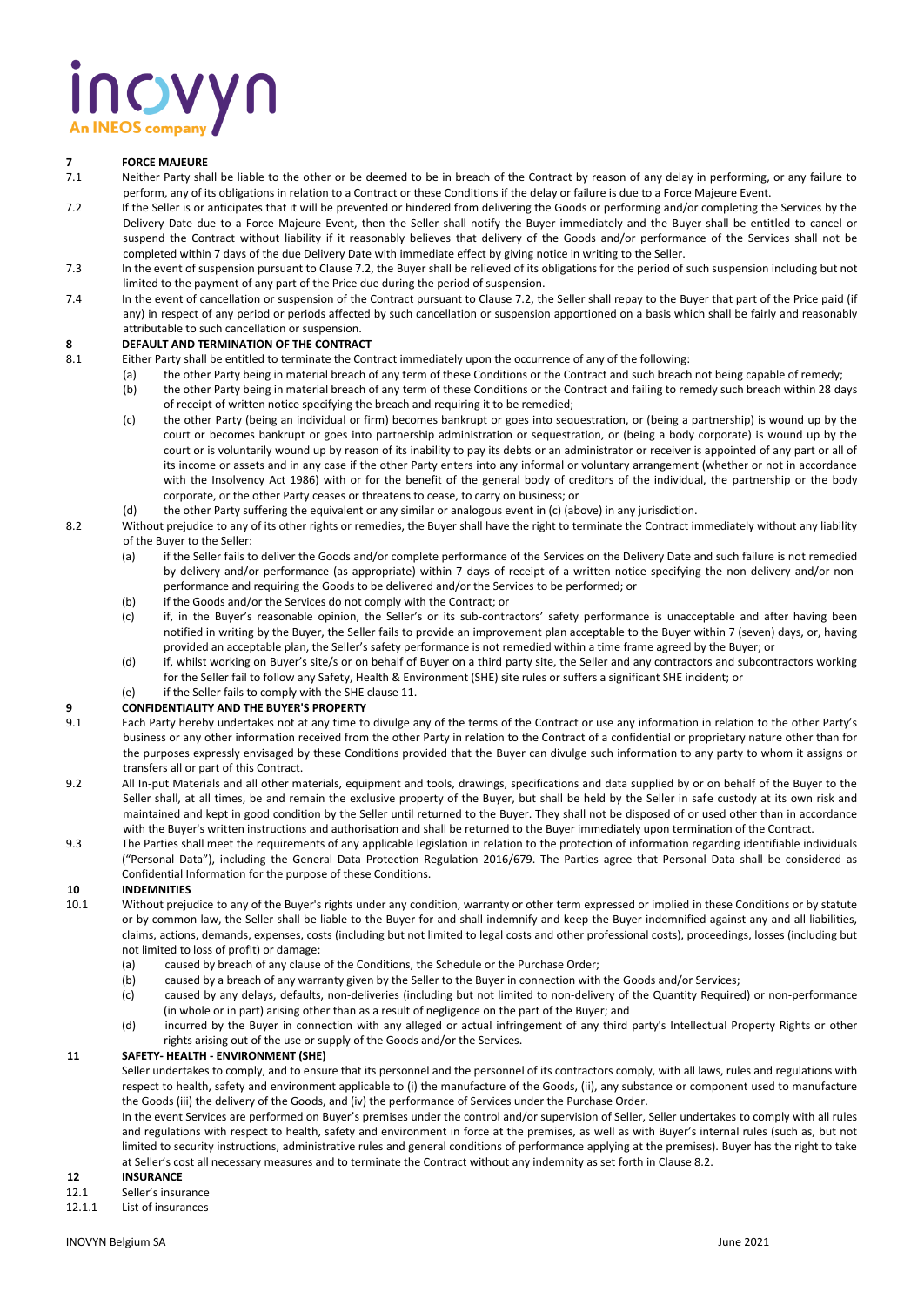# novyn

Without prejudice to the provisions of clause 10, Seller shall at its own expense arrange for insurance to cover any foreseeable risk, included but not limited to:

12.1.1.1 Third Party Liability Insurance

Seller shall maintain public and product liability / completed operation insurance covering damages caused by Seller to Buyer's personnel and properties and to third parties. The policy shall provide cover of at least EUR 7.5 million per occurrence and not less than EUR 20 million in total for personal injury, damage to property (including damage to the Buyer's installations / equipment which are the object of the Purchase Order) and non-material losses, and shall include a waiver of subrogation against the Buyer and its personnel.

## 12.1.1.2 Professional Indemnity Insurance

Seller shall maintain a Professional Indemnity Insurance covering damages caused by it to third parties including the Buyer that result from its activities. The policy shall provide cover of at least EUR 7.5 million per occurrence and not less than EUR 20 million in total for personal injury and damage to property including non-material losses, and shall include a waiver of subrogation against the Buyer and its personnel.

12.1.1.3 Workmen's Compensation and Buyer's Liability Buyer shall not be liable for damages or compensation payable to any workman or other person in the employment of Seller or any subcontractor other than death or injury resulting from any act or default of Buyer, its personnel or its agents. Seller shall indemnify and keep indemnified Buyer against all such damages and compensation, other than those for which Buyer is liable as aforesaid, and against all claims, proceedings, damages, costs, charges and expenses whatsoever in respect thereof.

12.1.2 Evidence and adequacy of insurances

Seller shall ensure the adequacy of the insurance at all times in accordance with the terms of these Conditions and shall, upon request, produce appropriate insurance certificates.

## 12.1.3 Failure to insure

If Seller fails to subscribe to and keep in force any of the insurances required:

Buyer may subscribe and keep in force any such insurances and pay any premium as may be necessary for that purpose and deduct the amount so paid from any payment due or to become due to Seller, or recover the same as a debt due by Seller.

## **13 SANCTIONS**<br>13.1 **The Seller co**

- The Seller confirms that neither it nor any of its subsidiaries, nor any directors or officers of its subsidiaries:
	- (a) is a Restricted Person;
	- (b) save as disclosed to the other Party, is in breach of any Sanctions;
	- (c) has engaged or is engaging, directly or indirectly, in any trade, business or other activities with or for the benefit of any Restricted Person that would reasonably be expected to result in the other Party being in breach of Sanctions or which is in breach of any Sanctions;
	- (d) will directly or indirectly use, lend, contribute or otherwise make available all or any part of the Goods: (i) for any trade, business or other activities of, with or involving, or for the benefit of, any person or entity that is subject to Sanctions, or owned or controlled or acting on behalf of a person or entity that is the subject of Sanctions; or (ii) in any other manner that would reasonably be expected to result in the Buyer being in breach of any Sanctions or becoming the subject of Sanctions.
- 13.2 The Seller confirms that it will comply with all Sanctions.
- 13.3 The Seller shall not engage in any conduct which would reasonably cause it or the Buyer to become the subject of Sanctions.
- 13.4 The Seller shall, to the extent permitted by law, promptly upon becoming aware of them supply to the Buyer details of any claim, action, suit, proceeding or investigation against it with respect to Sanctions by a Sanctions Authority.
- 13.5 Without affecting any other right or remedy available to it, the Buyer may at its sole discretion terminate the Contract with immediate effect by giving notice to the Seller if:
	- (a) the Seller commits a breach of this clause 13 which breach is irremediable or (if such breach is remediable) fails to remedy that breach within a period of 14 days after being notified to do so; or
	- (b) the Contract would, or in the Buyer's reasonable opinion would, result in a breach by the Parties or any of their subsidiaries in respect of Sanctions.
- 13.6 The Buyer will not be liable for any loss, damage, cost or expense suffered by the Seller by reason of the Buyer's terminating the Contract pursuant to clause 13.
- 13.7 The Seller will be liable for all loss, damage, cost or expense suffered by the Buyer by reason of the Buyer's terminating the Contract pursuant to clause 13.
- 13.8 The Buyer is permitted to disclose to any relevant Sanctions Authority such documentation or information as may be required.
- 13.9 The Parties will cooperate as necessary and without unreasonable delay to provide any documentation or information as may be required by any relevant Sanctions Authority.
- 13.10 Where required by the Buyer, the Seller shall at its own cost ensure that it complies with all Sanctions.

## **14 ANTI-BRIBERY LEGISLATION**

- 14.1 The Seller shall, and shall procure that its directors, officers, agents, sub-contractors, Affiliates and employees shall, whether directly or indirectly in connection with these Conditions or this Contract:
	- (a) not commit any act or omission which causes or could cause either of the Parties to breach, or commit an offence under, any Anti-Bribery Legislation; and
	- (b) comply with all applicable Anti-Bribery Legislation.
- 14.2 The Seller shall promptly notify the Buyer of:
	- (a) any claim, proceeding, formal notice or investigation with respect to Anti-Bribery Legislation, whether directly or indirectly in connection with these Conditions or this Contract and
	- (b) any breach of this clause
- 14.3 If the Seller breaches clause 14.1 or clause 14.2:
	- (a) without affecting any other right or remedy available to it, the Buyer may at its sole discretion terminate the Contract with immediate effect by giving notice to the Seller; and
	- (b) without prejudice to the Buyer's other rights and remedies, the Seller shall indemnify and keep the Buyer indemnified from and against all liabilities, direct, indirect and consequential losses, damages, claims, proceedings and legal costs, judgments and expenses which the Buyer incurs or suffers directly or indirectly in any way as a result of any breach by the Seller of any of its obligations under this clause 14 of this Contract, including without limitation, the costs of purchasing the Goods from a person or entity other than the Seller.

## **15. ANTI SLAVERY LEGISLATION**

15.1 The Seller undertakes, warrants and represents that: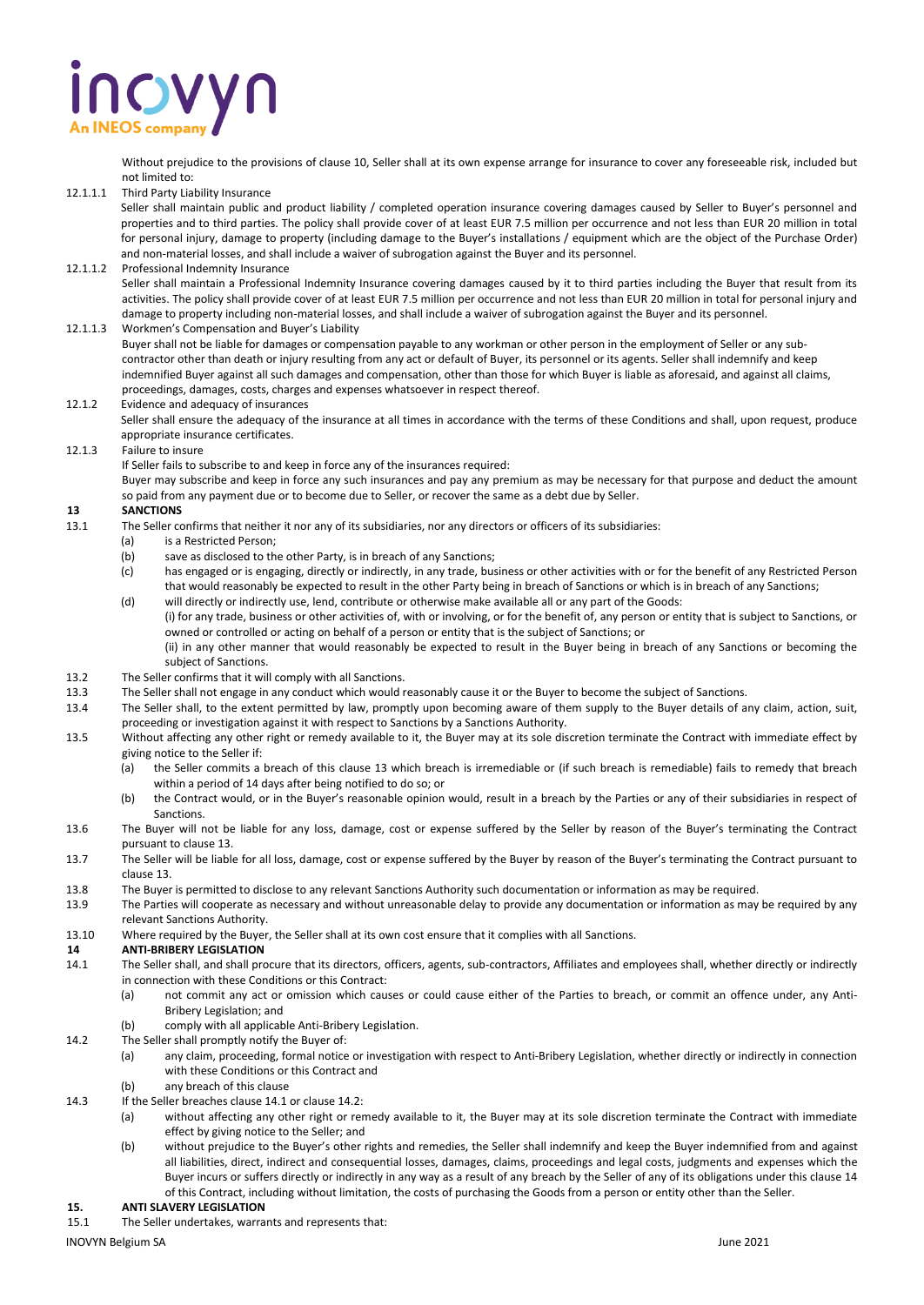## novyn

- (a) neither the Seller nor any of its officers, employees, agents or subcontractors:
	- has committed an offence related to slavery, child labour or people trafficking (an "SCLPT Offence"); or
	- (ii) has been notified that it is subject to an investigation relating to an alleged SCLPT Offence or prosecution under a law aimed at preventing any such offence; or
	- (iii) is aware if any circumstances within its supply chain that could give rise to an investigation relating to an alleged SCLPT Offence or prosecution under a relevant law;
- (b) it shall comply with all applicable anti-slavery, child labour and human trafficking laws, statutes, regulations and codes from time to time in force.
- 15.2 The Seller shall indemnify INOVYN against any losses, liabilities, damages, costs (including but not limited to legal fees), expenses, fines and penalties incurred by or awarded against INOVYN as a result of any breach of this clause by the Seller.
- 15.3 Any breach of this clause by the Seller shall be deemed a material breach of this Agreement and shall entitle INOVYN to terminate or suspend this Agreement at its discretion and for cause and without compensation to the Seller, but without prejudice to any other remedies that may be available to INOVYN in respect of such breach.

## **16 SUPPLIER CODE OF CONDUCT**

Seller acknowledges that it has read and understood the requirements of the Supplier Code of Conduct ("SCoC"), and agrees to comply, and ensures its employees, subsidiaries, affiliates, subcontractors, agents and any other business partners whose activities relate to the Seller's business with the Buyer pursuant to these Conditions / this Agreement comply, with the principles and standards set forth in the SCoC. The SCoC sets out the applicable minimum standards. The current version of the SCoC can be viewed along with these Conditions / this Agreement on our website. The Buyer shall have the right to reasonably amend the SCoC in the event of any changes in legal, administrative or institutional requirements, jurisprudence or ethical business principles. In such event, the Buyer expects the Seller to accept such reasonable changes.

## **17 REACH COMPLIANCE**

Seller expressly undertakes that all chemical substances contained in the Goods and/or materials supplied (including substances which Seller imports or does not make) comply in all respects with the provisions of the European Regulation (EC) N°1907/2006 of the European Parliament and of the Council of 18 December 2006 concerning the registration, evaluation, authorization and restriction of chemicals entered into force on June 1st 2007 ("the REACH Regulation"), including, if and when applicable, submitted for (i) registration to the European Chemicals Agency according to statutory registration deadlines and (ii) the European Regulation (EC) n° 1272/2008, concerning the Classification, Labelling and Packaging entered into force on 20th January, 2009 (the "CLP Regulation").

## **18 COSTS AND EXPENSES**

Each Party shall be responsible for all the costs and expenses incurred by it in connection with and incidental to the preparation and completion of each Contract.

## **19 RELATIONSHIP OF PARTIES**

Nothing in these Conditions or any document referred to in it or any arrangement contemplated by the Parties shall be construed as creating a partnership or joint venture between the Parties for any purpose and neither Party shall have the power or authority to bind the other Party or impose any obligations on it for the benefit of any third party.

## **20 AMENDMENTS AND VARIATIONS**

Subject to clauses 2.6 and 2.8, no variation or amendments to the Contract or these Conditions shall be binding unless agreed in writing by an authorised representative of the Buyer.

## **21 WAIVERS**

No delay in exercising or failure to exercise any of the rights of either Party arising from or in connection with the Contract or these Conditions shall operate as a waiver or release of that right. Any such waiver or release must be specifically granted in writing signed by the Party granting it.

## **22 ASSIGNMENT**

- 22.1 The Buyer shall be entitled to perform any of the obligations undertaken by it and to exercise any of the rights granted to it under the Contract or these Conditions through any Affiliate and any act or omission of such Affiliate shall for the purposes of the Contract be deemed to be an act or omission of the Buyer.
- 22.2 Any Affiliate of the Buyer may utilise the Goods and the Services and the Buyer is permitted to purchase any Goods and Services from the Seller on behalf of an Affiliate of the Buyer.
- 22.3 The Buyer may at any time assign or transfer (in whole or in part) any of its rights and/or obligations under the Contract or these Conditions. The Seller may not assign, sub-contract, sub-license or otherwise dispose of any of its rights and/or obligations arising from the Contract or these Conditions without the prior written consent of the Buyer (such consent not to be unreasonably withheld or delayed).
- 22.4 If required to do so to give legal effect to any permitted assignment pursuant to the provisions of clause 22.3, the Parties shall enter into a novation agreement and shall use all reasonable endeavours to procure that the assignee or transferee enters into such novation agreement.

## **23 SEVERABILITY**

If any term, clause, condition or part of the Contract is found by any court, tribunal, administrative body or authority of competent jurisdiction to be illegal, invalid or unenforceable then that provision shall, to the extent required, be severed from the Contract and shall be ineffective without, as far as is possible, modifying any other provision or part of the Contract and this shall not affect any other provisions of the Contract which shall remain in full force and effect.

## **24 DISPUTE RESOLUTION**

- 24.1 The Parties shall use their best efforts to negotiate in good faith and settle any dispute that may arise out of or relate to these Conditions or the Contract or any breach thereof. If any such dispute cannot be settled amicably through ordinary negotiation between appropriate representatives of the Parties, the dispute shall be dealt with using the escalation procedure set out in this clause 24.
- 24.2 The dispute shall be referred by either Party to the chief executives of each of the Parties and they or their nominees shall meet in good faith in order to try and resolve the dispute. If the dispute or difference is not resolved as a result of such meeting either Party may (at such meeting or within 14 calendar days of its conclusion or after the expiry of 28 days following the date of referral to the chief executives) commence proceedings in accordance with clause 27.

## **25 ENTIRE AGREEMENT**

- 25.1 The Contract, including these Conditions and any document referred to herein including without limitation the Purchase Orders, represents the entire agreement between the Parties relating to the sale and purchase of the Goods and/or Services and supersedes all previous agreements, arrangements and understandings between the Parties relating to the sale and purchase of the Goods and/or Services.
- 25.2 The Seller agrees that it will have no remedy in respect of any untrue representation innocently or negligently made by or on behalf of the Buyer prior to entering into this Contract upon which the Seller relied in entering into this Contract whether such representation was made orally or in writing. Nothing in this Contract or these Conditions will exclude or limit the liability of the Buyer for fraudulent misrepresentation.